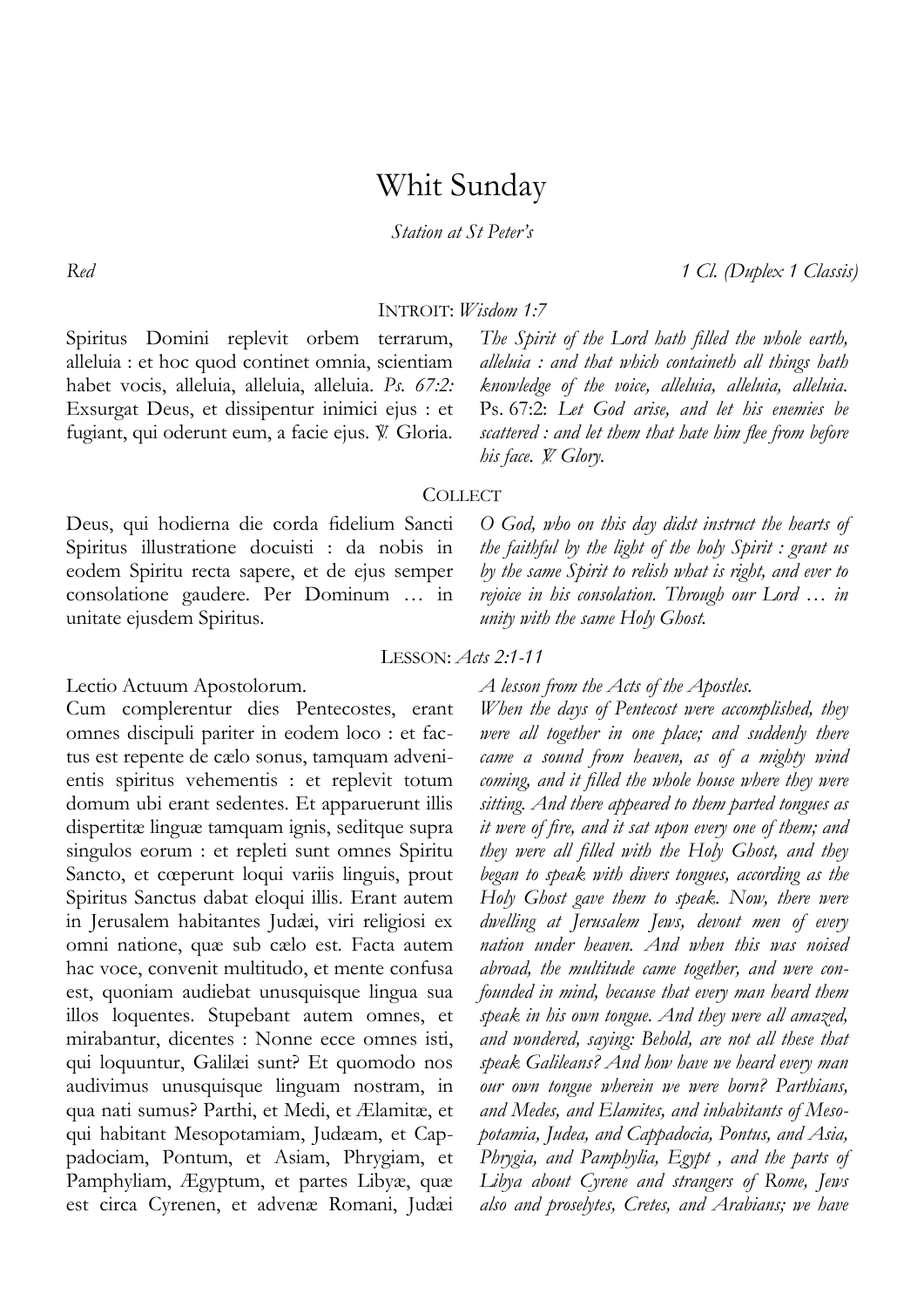quoque, et Proselyti, Cretes et Arabes : audivimus eos loquentes nostris linguis magnalia Dei.

*heard them speak in our own tongue the wonderful works of God.* 

### ALLELUIA: *Ps. 103:30*

Emitte spiritum tuum, et creabuntur : et renovabis faciem terræ.

*Send forth thy Spirit, and they shall be created : and thou shalt renew the face of the earth.* 

# ALLELUIA

*(Hic genuflectitur)* Veni Sancte Spiritus, reple tuorum corda fidelium : et tui amoris in eis ignem accende.

(Here all kneel) *Come, O Holy Spirit, fill the hearts of thy faithful : and kindle in them the fire of thy love.* 

SEQUENCE *(Stephan Langton, + 1228)*

Veni, Sancte Spiritus, Et emitte cælitus Lucis tuæ radium.

Veni, pater pauperum, Veni, dator munerum, Veni, lumen cordium.

Consolator optime, Dulcis hospes animæ, Dulce refrigerium.

In labore requies, In æstu temperies, In fletu solatium.

O lux beatissima, Reple cordis intima Tuorum fidelium.

Sine tuo numine, Nihil est in homine, Nihil est innoxium.

Lava, quod est sordidum, Riga, quod est aridum, Sana, quod est saucium.

Flecte, quod est rigidum, Fove, quod est frigidum, Rege, quod est devium.

Da tuis fidelibus In te confidentibus Sacrum septenarium.

*Come, Holy Ghost, And send from heaven The beam of thy light*

*Come, father of the poor, Come, giver of gifts, Come, light of the hearts.* 

*Best Comforter, Sweet host of the souls, Sweet refreshment,* 

*Rest in struggle, Coolness in heat, Comfort in weeping.* 

*O most blessed light, Fill the inmost of the hearts Of thy faithful.* 

*Without thy Godhead Nothing is in man, Nothing is without harm.* 

*Cleanse, what is sordid, Water, what is dry, Heal, what is wounded,* 

*Bend, what is stiff, Kindle, what is cold, Direct, what is going astray.* 

*Grant thy faithful, Trusting in thee, The holy seven gifts.*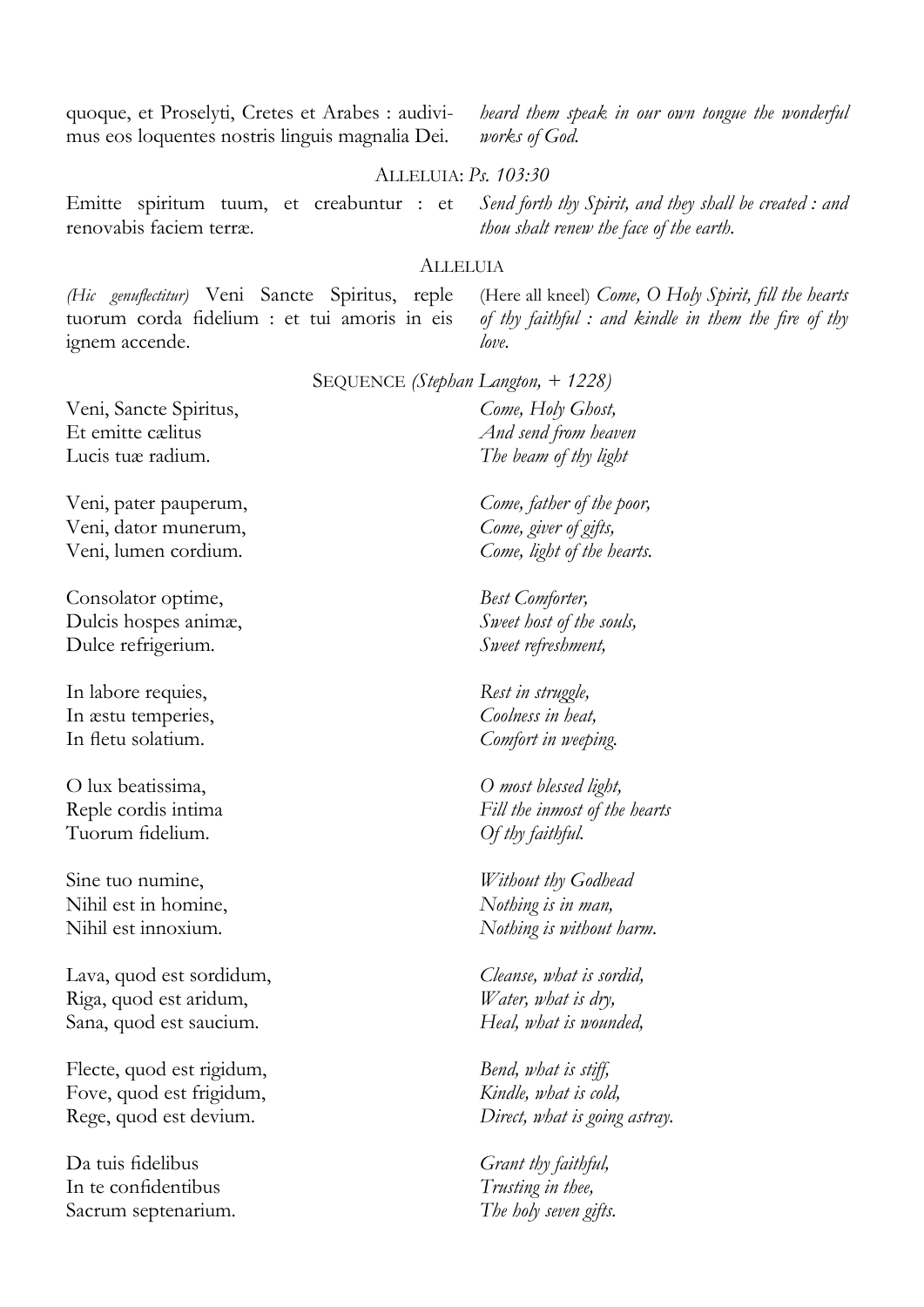Da virtutis meritum, Da salutis exitum, Da perenne gaudium. Amen. Alleluia. *Grant the merit of virtue, Give the death leading to salvation, Grant eternal joy. Amen. Alleluia.*

GOSPEL: *Jn. 14:23-31*

Sequentia Sancti Evangelii secundum Joannem.

In illo tempore : Dixit Jesus discipulis suis. Si quis diligit me, sermonem meum servabit, et Pater meus diliget eum, et ad eum veniemus, et mansionem apud eum faciemus : qui non diliget me, sermones meos non servat. Et sermonem quem audistis non est meus; sed ejus, qui misit me, Patris. Hæc locutus sum vobis, apud vos manens. Paraclitus autem Spiritus Sanctus, quem mittet Pater in nomine meo, ille vos docebit omnia, et suggeret vobis omnia, quæcumque dixero vobis. Pacem relinquo vobis, pacem meam do vobis : non quomodo mundus dat, ego do vobis. Non turbetur cor vestrum, neque formidet. Audistis quia ego dixi vobis : Vado, et venio ad vos. Si diligeretis me, gauderetis utique, quia vado ad Patrem; quia Pater major me est. Et nunc dixi vobis priusquam fiat : et cum factum fuerit, credatis. Jam non multa loquar vobiscum. Venit enim princeps mundi hujus, et in me non habet quidquam. Sed ut cognoscat mundus, quia diligo Patrem, et sicut mandatum dedit mihi Pater, sic facio.

*Continuation of the holy Gospel according to St John.*

*At that time: Jesus said to his disciples: If any one love me, he will keep my word, and my Father will love him, and we will come to him, and will make our abode with him. He that loveth me not, keepeth not my words; and the word which you have heard is not mine, but the Father's, who sent me. These things have I spoken to you, abiding with you; but the Paraclete, the Holy Ghost, whom the Father will send in my name, he will teach you all things and bring all things to your mind, whatsoever I shall have said to you. Peace I leave with you, my peace I give unto you; not as the world giveth, do I give unto you. Let not your heart be troubled, nor let it be afraid. You have heard that I said to you: I go away and I come unto you. If you loved me, you would indeed be glad, because I go to the Father; for the Father is greater than I. And now I have told you before it come to pass, that when it shall come to pass, you may believe. I will not now speak many things with you; for the prince of the world cometh, and in me he hath not anything. But that the world may know that I love the Father, and as the Father hath given me commandment, so do I.* 

# OFFERTORY: *Ps. 67:29-30, 5, 27, 33-34*

Confirma hoc Deus, quod operatus es in nobis : a templo tuo, quod est in Jerusalem, tibi offerent reges munera, alleluia. V. Cantate Domino : psalmum dicite nomini ejus : iter facite ei, qui ascendit super occasum : Dominus nomen est illi. V. In ecclesiis benedicite Deo Domino, de fontibus Israel. V. Regna terræ, cantate Deo : psallite Domino, qui ascendit cælos cælorum ad Orientem.

*Confirm this, O God, which thou hast wrought in us : from thy temple, which is in Jerusalem, kings shall offer presents to thee, alleluia. V. Sing ye to the Lord : sing a psalm to his name : make a way for him, who ascendeth upon the West : the Lord is his*  name. *V.* In the churches bless God, from the foun*tains of Israel. V. Sing ye to God, ye kingdoms of the earth : give praise to the Lord, who mounteth above the heaven of heavens to the East.* 

# SECRET

Munera, quæsumus Domine, oblata sanctifica : et corda nostra Sancti Spiritus illustratione emunda. Per Dominum … in unitate ejusdem Spiritus.

*Sanctify, O Lord, we beseech thee, the gifts we offer; and purify our hearts by the light of the Holy Spirit. Through our Lord … in unity with the same Holy Ghost.*